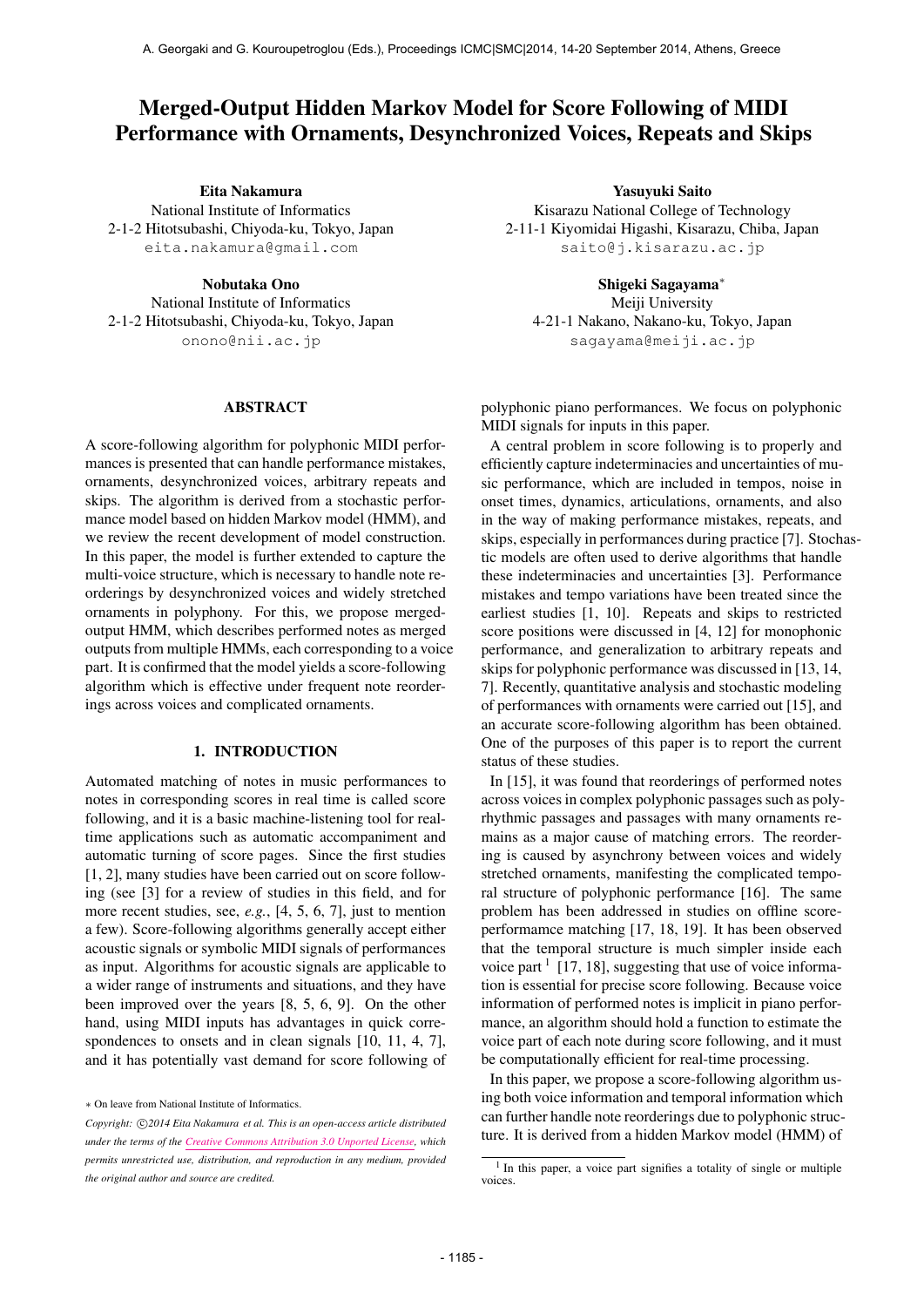performance which extends the model in [15] to capturing multi-voice structure. The performed notes are described as merged outputs from multiple HMMs, each corresponding to a voice part. The basic model, which is named merged-output HMM, is also potentially useful for other tasks in music information processing, and we discuss the model and its inference algorithms in detail. A part of this work was reported in [20]. Details and extended discussions of the model and algorithm will be reported elsewhere.

# 2. TEMPORAL HMM OF PERFORMANCE AND ARBITRARY REPEATS AND SKIPS

In this section, we briefly review our works [7, 15] to prepare for the following sections. For details, see the original papers.

#### 2.1 Temporal HMM

A score-following algorithm should hold a set of complex rules to capture various sources of indeterminacies and uncertainties of music performance mentioned in Section 1. Use of stochastic models has been shown to be effective to derive such an algorithm [3]. One constructs a stochastic model that yields the probability of a sequence of intended score positions and of generated performed notes based on a score, and the score-following problem can be restated as finding the most probable sequence of intended score positions given a performance signal. HMM is particularly suited for this because it effectively describes the sequential, erroneous, and noisy observations of music performance, and there are computationally efficient inference algorithms [21, 8].

The use of temporal information is important for score following of performances including ornaments such as trill, arpeggio, and grace notes, since the clustering of performed notes into musical events, e.g., chords or arpeggios, often becomes ambiguous without it. An HMM was proposed to describe the temporal information explicitly. There are two equivalent representations of the model, one describes time as a dimension in the state space and the other has output probability of inter-onset intervals (IOIs). The latter representation is explained in the following.

First, let *i* label a unit of score notes that is represented by a state, which will be called a musical event and specified in Section 2.3. The state space of the model is represented by an intended musical event  $i_m$ , where  $m =$  $1, \cdots, M$  indexes the performed notes with the total number *M*. The pitch and onset time of the *m*-th performed note are denoted by  $p_m$  and  $t_m$ . The music performance can be modeled as a two-stage stochastic process of choosing the intended musical events first and then outputting the observed performed notes. The first stage is described as transitions between states, and the temporal information can be described as output of IOI  $\delta t_m = t_m - t_{m-1}$  at each transition. Assuming that the probability of choosing the state *i<sup>m</sup>* is only dependent on the previous state as  $P(i_m|i_{m-1}) = a_{i_{m-1}i_m}$  and the output probability of pitch and IOI is only dependent on the current and the pre-



Figure 1. Transitions of the HMM for a simple passage and their interpretations [15].

 $\text{vious states as } P(p_m, \delta t_m | i_{m-1}, i_m) = b_{i_{m-1}i_m}(p_m, \delta t_m),$ the probability of the performance sequence  $(p_m, i_m, t_m)_{m=1}^M$ is given as

$$
P((p_m, i_m, t_m)_{m=1}^M) = \prod_{m=1}^M a_{i_{m-1}i_m} b_{i_{m-1}i_m} (p_m, \delta t_m),
$$
\n(1)

where the factors for  $m = 1$  mean the initial probabilities by abuse of notation.

The transition probability *aij* describes how players proceed in the score during performance (Figure 1), and the output probability describes how they actually produce performed notes. These probabilities can be obtained from performance data in principle. However, for efficiency of learning parameters, the dependence on the state pair is assumed to be translationally invariant in the state space, and the output probability is factorized into independent pitch and IOI probabilities. Then,  $b_{ij}(p, \delta t) = b_j^{\text{pitch}}(p) b_{ij}^{\text{IOI}}(\delta t)$ , where we further assumed that the pitch probability is only dependent on the current state for simplicity.

#### 2.2 Repeats and skips, and computational cost

As shown in Figure 1, large repeats and skips are described by the transition probability  $a_{ij}$  with large  $|j - i|$ . Since it is difficult to anticipate all score positions from and to where players make repeats and skips, it is practical to consider arbitrary repeats and skips, which can be expressed as  $a_{ij} \neq 0$  for all *i* and *j*. In this case, all score positions and transitions must be taken into account at every time, and the computational cost for the conventional inference algorithm is large for long scores. For example, a Viterbi update requires  $O(N^2)$  complexity, where *N* is the number of states, which is too large for real-time processing when  $N \gtrsim 500$ .

There are solutions to reduce the computational cost by using simplified models, one of which is the model with uniform repeat/skip probability where  $a_{ij}$  is constant for large  $|j - i|$ . It can be shown that the computational complexity can be reduced to  $\mathcal{O}(DN)$  when  $a_{ij}$  is constant for  $j < i - D_1$  or  $j > i + D_2$  ( $D = D_1 + D_2 + 1$ ). The value of  $D$  is 3–10 in practice, and hence the complexity is significantly reduced. We can generalize the model to outer-product HMM, where *aij* is an outer-product of two vectors for large  $|j - i|$  while keeping the computational efficiency. The details of the models and analyses of ten-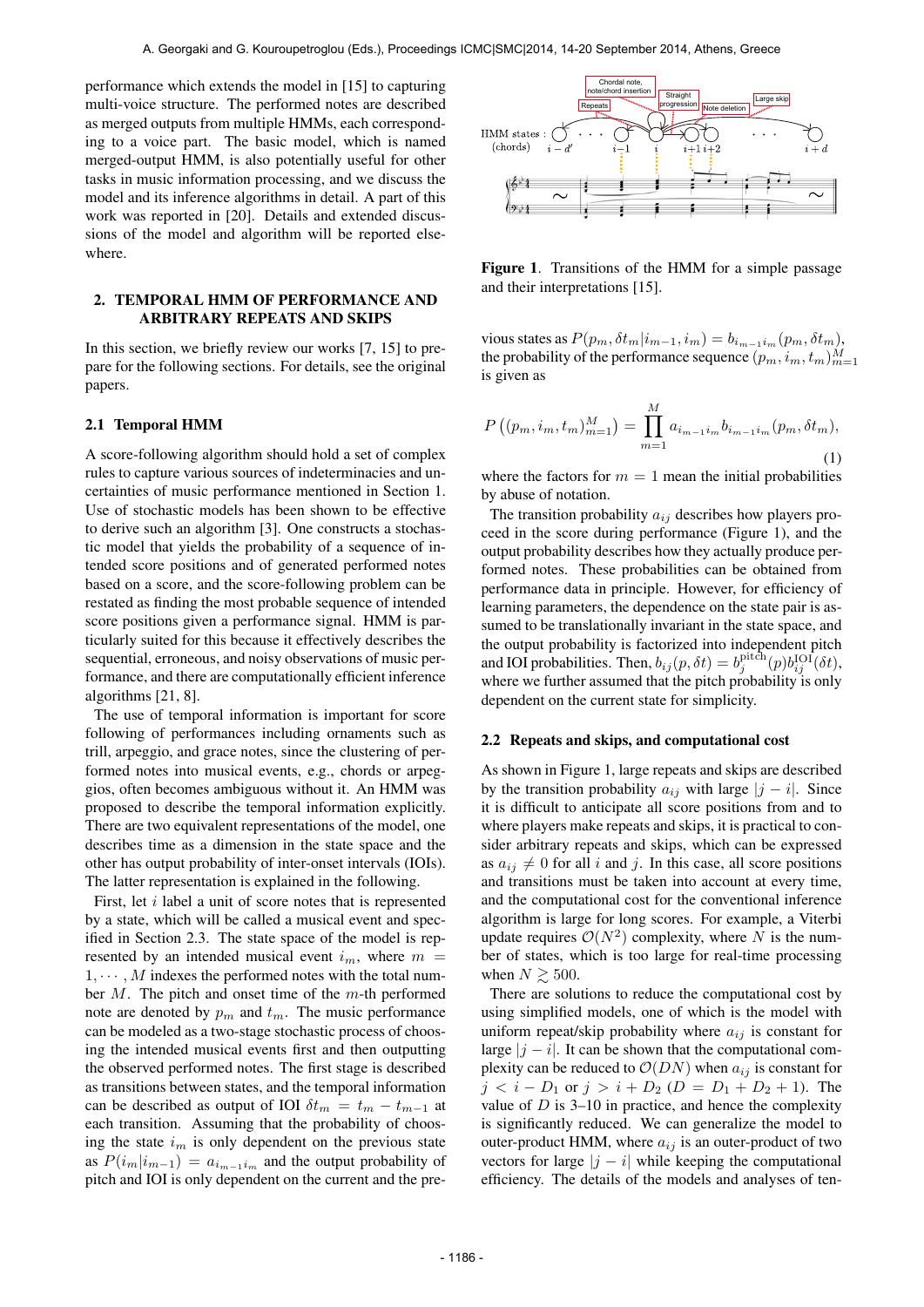

Figure 2. Example of homophonization and HMM state construction. The HMM states are illustrated with their state type and main output pitches. The large (resp. small) smoothed squares indicate top-level (resp. bottom-level) states.

dencies in repeats and skips of actual performance data are given in [7].

# 2.3 Score representation and state construction

An HMM state must be related to a certain unit of score notes. It can be related to a chord in a simple passage, as in Figure 1. To capture the temporal structure of polyphonic performance with ornaments properly, however, we need more labor. To explain the state construction, we begin with a score representation for a fairly general polyphonic passage. A polyphonic passage *H*, or a score, is defined as a composition of homophonic passages  $H_1, \cdots, H_V$ and written as  $\boldsymbol{H} = \bigoplus_{v=1}^{V} H_v$ , where each  $H_v$  (*v* =  $1, \dots, V$ , which is called a voice, is of the form

$$
H = \alpha_1 \beta_1 y_1 \cdots \alpha_n \beta_n y_n. \tag{2}
$$

Here *y<sup>i</sup>* is either a chord, a rest, a tremolo, or a glissando, and  $\alpha_i$  and  $\beta_i$  denotes after notes and short appoggiaturas, which can be empty if there is none. (A short appoggiatura is a note with an indeterminate short duration notated with a grace note, and an after note is a short appoggiatura which is almost definitely played in precedence to the associated metrical score time.) In the convention,  $\alpha_i$ ,  $\beta_i$ , and  $y_i$  have the same score time, and after notes in  $\alpha_i$  is associated with the previous event  $y_{i-1}$ .

Given a polyphonic passage, we combine the constituent homophonic passages into a linear sequence of composite factors each containing all onset events at a score time. It is written as

$$
\tilde{\boldsymbol{H}} = \tilde{\boldsymbol{\alpha}}_1 \tilde{\boldsymbol{\beta}}_1 \tilde{\boldsymbol{y}}_1 \cdots \tilde{\boldsymbol{\alpha}}_N \tilde{\boldsymbol{\beta}}_N \tilde{\boldsymbol{y}}_N. \tag{3}
$$

This procedure is a generalization of Conklin's "homophonization" [22], and we call  $\hat{H}$  the homophonization of *H* (Figure 2).

The model is described with a two-level hierarchical HMM, and a state in the top HMM corresponds to a factor  $\tilde{\boldsymbol{\alpha}}_i\tilde{\boldsymbol{\beta}}_i\tilde{\boldsymbol{y}}_i$ in  $\hat{H}$ . If the factor contains trill, tremolo, or short appoggiaturas, the bottom HMM is constructed with possibly multiple substates as long as the temporal order of the substates is determinate in straight performances without mistakes. Three types for the substates, "CH", "SA", and "TR", each representing a generalized chord, short appoggiatura, and trill events, are considered, and the transition probabilities of the bottom HMM are determined through an argument on expected realizations. The transition probability in the top HMM is similar to that in the simple model in Figure 1, whose values were obtained in [7]. Explicit forms of output probabilities are explained in [15].

# 3. MERGED-OUTPUT HMM

# 3.1 The idea of merging outputs of multiple models

A potential problem of the model in Section 2 is that it does not properly capture reorderings of performed notes due to voice asynchrony or widely stretched ornaments. Voice asynchrony influences the ordering of performed notes at different score times in different voices, especially in fast or polyrhythmic passages (Figure 3(a)). A widely stretched ornament, typically a long chain of short appoggiaturas, in polyphonic passages can overlap with notes in other voices with different score times (Figure 3(b)).

Since the note reorderings can be described by neighboring transitions similarly as insertion and deletion errors, one may wonder if they are already treated properly by the previous model. However, this is not true as long as the translationally-invariant transition probability is assumed because such erroneous transitions are rare in most passages, and probability values obtained from many performances do not reflect such reorderings well, or the whole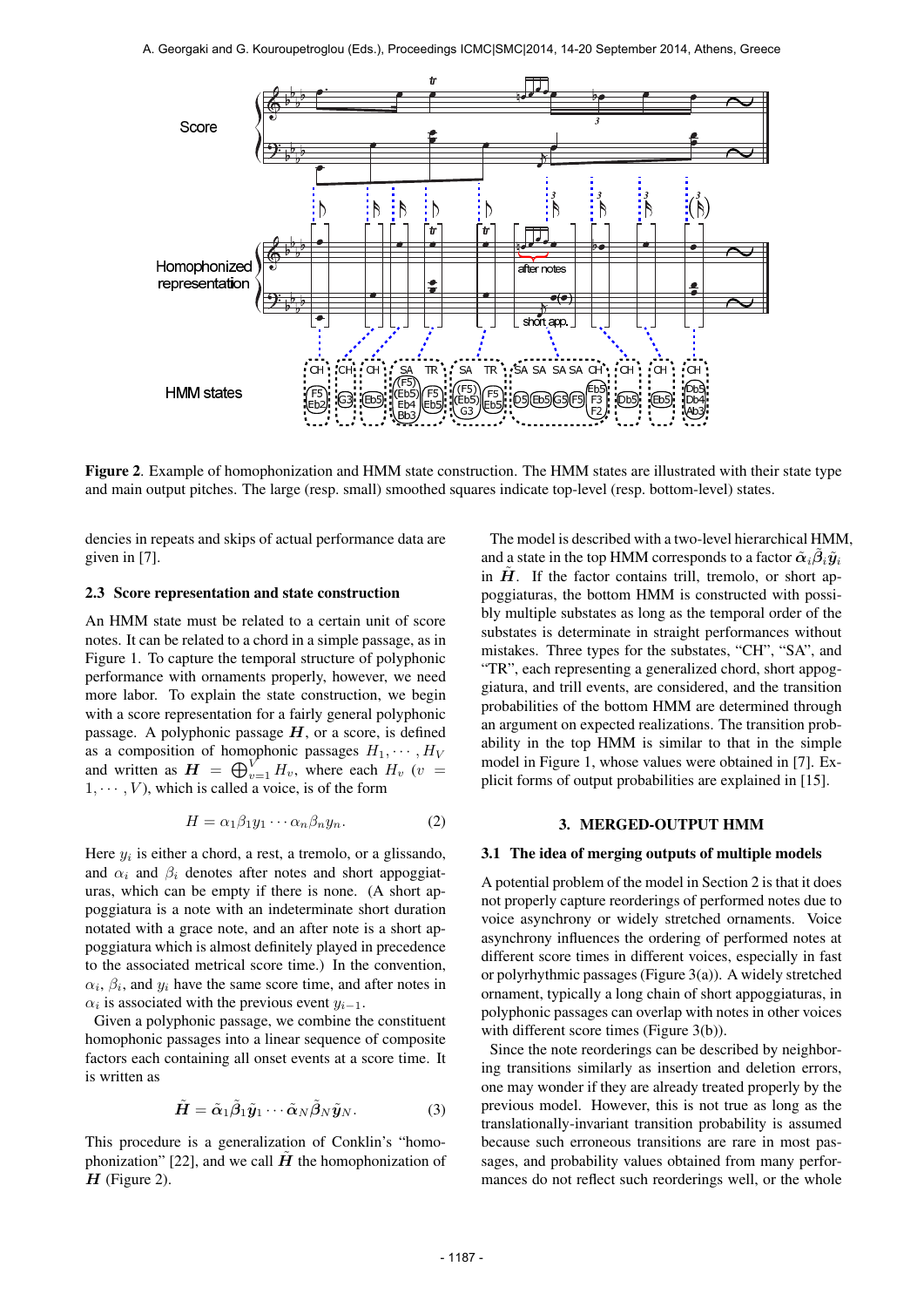

(c) Sustained trill and repeated chords/arpeggios

Figure 3. Examples of passages which can induce errors in score following by a simple (one-part) temporal HMM.

result may be crushed if we adjust the values for particular passages. Changing the probability values for a particular set of states can help, but there remains a problem of automatically identify the corresponding score positions and giving suitable values, which requires knowledge of the structure of the note reorderings. In particular, it is difficult to recognize the structure of the reorderings from the state constructed via homophonization, since the voice structure is contracted and mostly lost in the process of homophonization. If we could preserve the voice structure in the model, it may become much easier.

Another problem arises, for example, when a trill in the right-hand voice part is superposed with a passage with a repeated chord in the left-hand voice part (Figure 3(c)). The matching of the left-hand chords becomes more ambiguous since the long inter-chord IOI in the left-hand voice part is interrupted by small IOIs of trill notes and cannot be observed directly. Of course, we could consider a higher-order Markov model to keep temporal information from far past, but it is not viable in terms of computational efficiency for real-time processing. Again, if we could preserve the voice structure and process notes in different voices separately, the problem seems much reduced.

Given the above problems as well as an observation that the sequential regularity is more well-kept inside each voice part [17, 18], which can be well described with an HMM, one can expect a solution with a model in which polyphonic performance is described with multiple HMMs and outputs of the HMMs are merged into the sequence of performed notes.

#### 3.2 Description of the model

The idea of the following model is to first consider an HMM for each voice, or more precisely, each voice part consisting of several voices, and combine all the HMMs into one model by merging the outputs of the HMMs. The crucial point is that each output observation is emitted from one of the HMMs, and the other HMMs do not make a transition at the time. The whole model is naively a product model of HMMs, but it is shown to have efficient inference algorithms according to this condition. As we will discuss, some interactions between the HMMs can also be introduced while keeping the computational efficiency.

In the following, we describe the merged-output model of general HMMs. For simplicity, we mainly consider the simplest case of two voice parts. Let  $a_{ii'}^{(1)}$  and  $a_{jj'}^{(2)}$  be transition probabilities of the two models, and let  $b_{ii'}^{(1)}(o)$  and  $b_{j j'}^{(2)}(o)$  be output probabilities with an output symbol *o*. We consider the general case that output probabilities depend on both the current and previous states, and that the state spaces of the models can be different.

The state of the totality of the models is represented as a pair  $(i, j)$ . Introducing a variable  $\eta = 1, 2$ , which indicates which of the model makes a transition at each time, the state space of the merged-output model is indexed by  $k =$  $(\eta, i, j)$ . When there is no interaction between the HMMs, they are coupled only by a stochastic process of choosing which of the HMMs transits at each time, which is assumed to be a Bernoulli (coin-toss) process. Let the probability of the Bernoulli process be  $\alpha_1$  and  $\alpha_2$  ( $\alpha_1 + \alpha_2 = 1$ ), and then the transition of the merged-output model is described by a probability

$$
a_{kk'} = P(k'|k) = \begin{cases} \alpha_1 a_{ii'}^{(1)} \delta_{jj'}, & \eta' = 1; \\ \alpha_2 a_{jj'}^{(2)} \delta_{ii'}, & \eta' = 2. \end{cases}
$$
 (4)

The output of the transition obeys the output probability of the chosen HMM, and it is written as

$$
b_{kk'}(o) = P(o|k, k') = \begin{cases} b_{ii'}^{(1)}(o)\delta_{jj'}, & \eta' = 1; \\ b_{jj'}^{(2)}(o)\delta_{ii'}, & \eta' = 2. \end{cases}
$$
 (5)

Eqs. (4) and (5) show that the merged-output model is itself an HMM, which we call merged-output HMM. Each component HMM is called a part HMM. We emphasize that the current state of the non-transiting part HMM is kept in the state label *k ′* , and hence the voice-part structure is preserved in the merged-output HMM.

We can also introduce some interactions between the part HMMs as

$$
a_{kk'} = \begin{cases} \alpha_1(k)a_{ii'}^{(1)}\delta_{jj'}\phi_{kk'}^{(1)}, & \eta' = 1; \\ \alpha_2(k)a_{jj'}^{(2)}\delta_{ii'}\phi_{kk'}^{(2)}, & \eta' = 2, \end{cases}
$$
 (6)

$$
b_{kk'}(o) = \begin{cases} b_{ii'}^{(1)}(o)\delta_{jj'}\psi_{kk'}^{(1)}(o), & \eta' = 1; \\ b_{jj'}^{(2)}(o)\delta_{ii'}\psi_{kk'}^{(2)}(o), & \eta' = 2. \end{cases}
$$
(7)

Here  $\alpha_1(k) + \alpha_2(k) = 1$ , and  $a_{kk'}$  and  $b_{kk'}(o)$  satisfy proper normalization conditions. Applicational examples of the interaction factors  $\alpha_{\eta'}(k)$ ,  $\phi_{kk'}^{(\eta')}$ , and  $\psi_{kk'}^{(\eta')}(\rho)$  will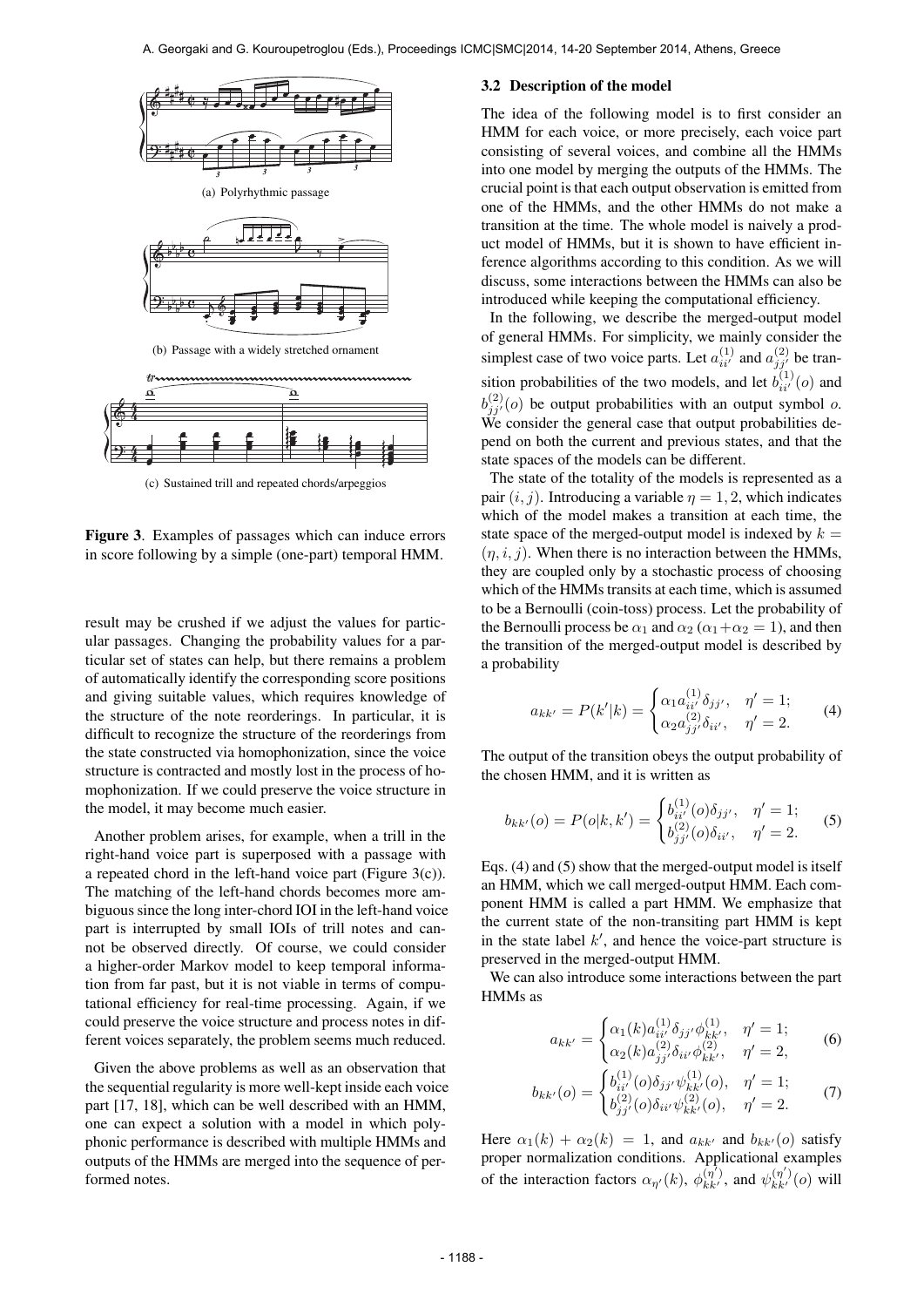

Figure 4. Schematic illustration of merged-output HMM.

be discussed in Section 3.4. The merged-output HMM can also be generalized for more than two voice parts, and we can also consider higher-order Markov models for both *η* and *iη*. A schematic illustration of the merged-output HMM is given in Figure 4.

A similar HMM has been proposed in [23]. The most significant difference is that only one of the component HMMs transits and outputs at each time in the present model, which requires an additional process of choosing the component HMM at each time. Consequently, the way one can introduce interaction factors is also different. As we discussed above, the property is particularly important for the present model to be effectively applied for polyphonic performance.

# 3.3 Inference algorithms and computational complexity

The Viterbi, forward, and backward algorithms are typically used for inference of HMMs [24]. We discuss the Viterbi algorithm as an example in the following, and similar arguments are valid for the other algorithms. For an HMM with *N* states in which all states are connected with transitions, a Viterbi update requires  $\mathcal{O}(N^2)$  computations of probability. First, suppose a two-part merged-output HMM, and let *I* and *J* be the number of states of the part HMMs. Then the number of states of the mergedoutput HMM is 2*IJ*, and the computational complexity is naively  $O(4I^2J^2)$ . However, since the transition and output probabilities of the merged-output HMM has a special form in Eq. (6), it is reduced to  $\mathcal{O}(2IJ(I+J))$ . In general, the computational complexity for an  $N_p$ -part mergedoutput HMM is  $\mathcal{O}(N_pI_1\cdots I_{N_p}(I_1+\cdots+I_{N_p}))$  instead of  $\mathcal{O}(N_p^2 I_1^2 \cdots I_{N_p}^2)$ , where  $I_\eta$  ( $\eta = 1, \cdots, N_p$ ) is the number of states for each part HMM.

# 3.4 Merged-output HMM for score following

A performance model which preserves the voice-part structure can be obtained by applying the merged-output HMM to the model described in Section 2. There are options in what unit of voices to model as a part HMM in general. A model with more than two voice parts may be used, but the computational cost rapidly increases with the number of voice parts. For piano performance, the voice asynchrony is most evident between both hands, and we consider a merged-output HMM of two voice parts, which basically correspond to the left-hand and right-hand parts, in the rest of this paper.

Each part HMM is constructed in the same way as in Section 2, except that a score containing voices in each hand is now used. However, the IOI output needs to be considered carefully because it implicitly uses the time information of the previous state, and the information is not kept in the state of the merged-output HMM. In another view, the IOI output is equivalent to consider an additional dimension of time in the state space for each part HMM [15], and in the case of two voice parts, the two dimensions of time cannot be converted to a simple IOI output. In practice, efficient algorithms such as the Viterbi algorithm cannot simply be applied to find the optimal state, and some kind of suboptimization method must be used. We will come back to this point in Section 4.

In the case of the performance model, the interaction factors of the merged-output HMM in Eq. (6) can be interpreted as follows. For example, when the performance by the left hand happens to be behind the right hand, it is more likely that the left hand will play the delayed note sooner. This indicates that the current state of the mergedoutput HMM may influence the probability of choosing the transiting part HMM, which can be incorporated in  $\alpha_{n'}(k)$ . In real piano performances, the score positions where the both hands are playing can rarely be far apart, and this can be described by appropriate values of  $\phi_{kk'}^{(\eta')}$ . Similarly, the factor  $\psi_{kk'}^{(\eta')}(o)$  can represent the dependence of the output probability on the relative score position between both hands. Although the interaction factors can be important to improve the score-following result, we do not make full use of them in this paper, for simplicity.

# 4. SCORE-FOLLOWING ALGORITHM

Given the stochastic generative model of performance described in the previous sections, the score following can be done by finding the most probable hidden state sequence  $(i_m)_m$  given observations of performed notes  $(p_m, t_m)_m$ . To improve computational efficiency for real-time working, we need several refinements of the inference algorithm. First, we need a sub-optimization method for treating the IOI output as mentioned in Section 3.4. For this, the most probable arrival time at each state is memorized and used for calculating the IOI output probability. This makes the inference algorithm as efficient as the Viterbi algorithm.

The second point in computational efficiency is the treatment of arbitrary repeats and skips. Although the method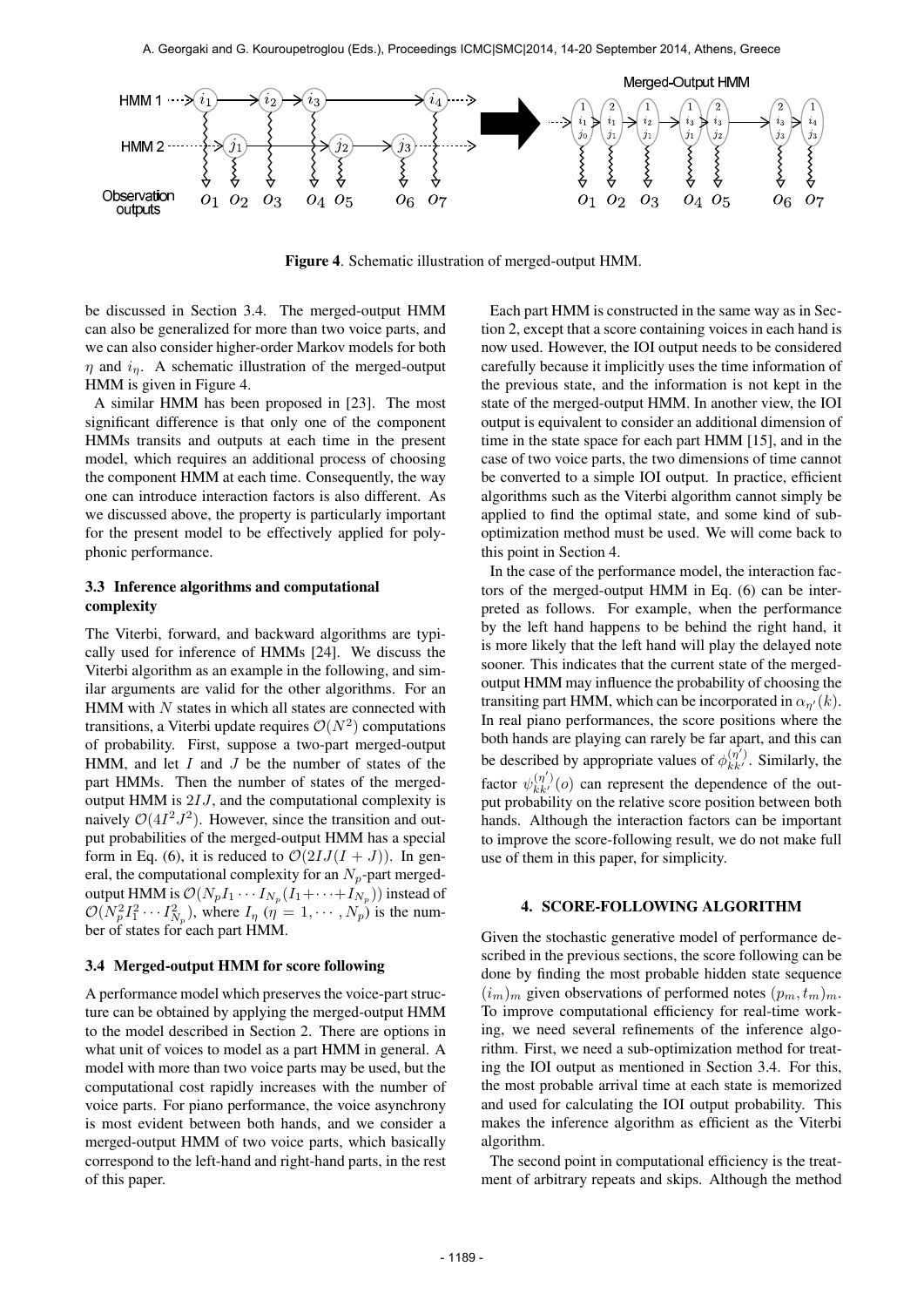| Piece          | Onsets | Temporal<br><b>HMM</b> | $HMM$ w/o<br>ornaments |
|----------------|--------|------------------------|------------------------|
| Couperin       | 1763   | 4.71                   | 16.5                   |
| Beethoven No.1 | 17587  | 3.28                   | 7.83                   |
| Beethoven No.2 | 5861   | 2.73                   | 5.49                   |
| Chopin         | 16241  | 10.4                   | 16.2                   |

**Table 1.** Error rates  $(\%)$  of the score-following algorithms with the temporal HMM and HMM without modeling ornaments. Pieces indicate those described in the text.

explained in Section 2.2 can be applied to the present model, it is not sufficient since the state space is quite large. To solve the problem, we set  $\phi_{kk'}^{(\eta')} = 0$  for  $k' = (\eta', i', j')$ with far apart  $i'$  and  $j'$ . This in effect reduces the concerned state space significantly. Since transition paths required for large repeats and skips are also eliminated, we reconnect separate states with a small uniform probability. Note that the resulting model is no longer a merged-output HMM, strictly, but they are almost identical in terms of local transitions, for which the precise description of the voice-part structure is most important.

Finally, even after the above refinements of the algorithm, the complexity is large compared to the one-part HMM, and it can be problematic for a very long score. Generally, there is no reason to use the merged-output HMM for a passage where voice asynchrony and ornaments bring no troubling reorderings of performed notes, which is the most typical case. In practice, we can model such a passage within one of the part HMM, say, the first one, and use the second part HMM, or possibly the third, fourth, etc., only for those passages where the voice-part-structured modeling is necessary.

#### 5. EVALUATIONS

### 5.1 Accuracy of the score-following algorithm

For the purpose of confirming the effectiveness of the scorefollowing algorithms, the accuracy of the algorithms is evaluated with piano performances by several players. First, four pieces with frequently used ornaments were selected to test the algorithm with the temporal HMM [15]. The pieces are the first harpsichord part of Couperin's Allemande à deux clavecins (the first piece of the ninth ordre in the second book of pièces de clavecin), the solo piano part in the second movement of Beethoven's first piano concerto, the third movement of Beethoven's second piano concerto, and the second movement of Chopin's second piano concerto. Each piece was played by two or three pianists during practice and recorded in MIDI format.

Table 1 shows the results of score following in terms of error rates calculated by comparing the estimation result with the hand-matched result. We see that the algorithm based on the temporal HMM with ornaments yielded lower error rates than the one based on the HMM without modeling ornaments. It is confirmed that the explicit modeling of ornaments is indeed effective. Detailed analysis of the

| <b>Table 2.</b> Error rates $(\%)$ of the score-following algorithms |  |
|----------------------------------------------------------------------|--|
| by one-part temporal HMM and merging-output HMM.                     |  |
| The used test pieces are explained in the text.                      |  |

| Piece | Onsets | Merged-output<br><b>HMM</b> | One-part<br><b>HMM</b> |
|-------|--------|-----------------------------|------------------------|
|       | 2532   | 12.8                        | 22.1                   |
|       | 1226   | 11.3                        | 23.3                   |

results is provided in [15].

Next, the score-following algorithm by the merged-output HMM is evaluated. As test pieces, we used the allegro part of Chopin's Fantasie Impromptu (piece 1), which include a fast passage with 3 against 4 polyrhythms, and an étude (piece 2) with many sustained trills played in superposition with chords and arpeggios, which was composed for the test purpose (part of it is shown in Figure 3(c) and  $5(b)$ ). The pieces were played by two pianists, and the performances were recorded in MIDI format during practice.

The results are shown in Table 2 and results for a scorefollowing algorithm by a one-part temporal HMM is also shown for comparison. The error rates were calculated by comparing the estimation result with the hand-matched result. There were many trill notes in piece 2, and the error rate was calculated with chords or arpeggios other than trills since the score positions of trill notes are ambiguous in nature. The results show that the error rates are reduced by nearly 50% with the merged-output HMM, compared to the case with the one-part HMM. As examples are shown in Figure 5, there was a tendency that the merged-output HMM estimated score positions more correctly when performed notes were reordered across hands in piece 1, and when repeated chords or arpeggios were played together with sustained trills. On the other hand, the time necessary for following repeats, which we call the following time, were faster with the one-part HMM. For example, the averaged following time in terms of notes for Fantasie Impromptu was 11.8 notes for the merged-output HMM and 7.0 notes for the one-part HMM, where repeats were defined as a backward skip of more than one quater note. The reason is probably that the model uses richer information of simultaneous relations between both hands. The relatively large error rates were due to frequent mistakes, repeats, and skips in the prepared performances.

#### 5.2 Computation time

We have confirmed that the score-following algorithm with the merged-output HMM works in real-time for pieces with roughly 1000 chords, which include the two test pieces, in a PC with moderate computation power. However, it seems hard for pieces with over a few thousands of chords, which may be a drawback of the algorithm, given that the algorithm with the one-part HMM can process pieces with about 10000 chords in real-time [7]. In practice, we can often reduce computational cost by preparing the voice-part structure of the score efficiently as we described in the last paragraph of Section 4. The computational cost mainly comes from treatment of arbitrary repeats and skips, and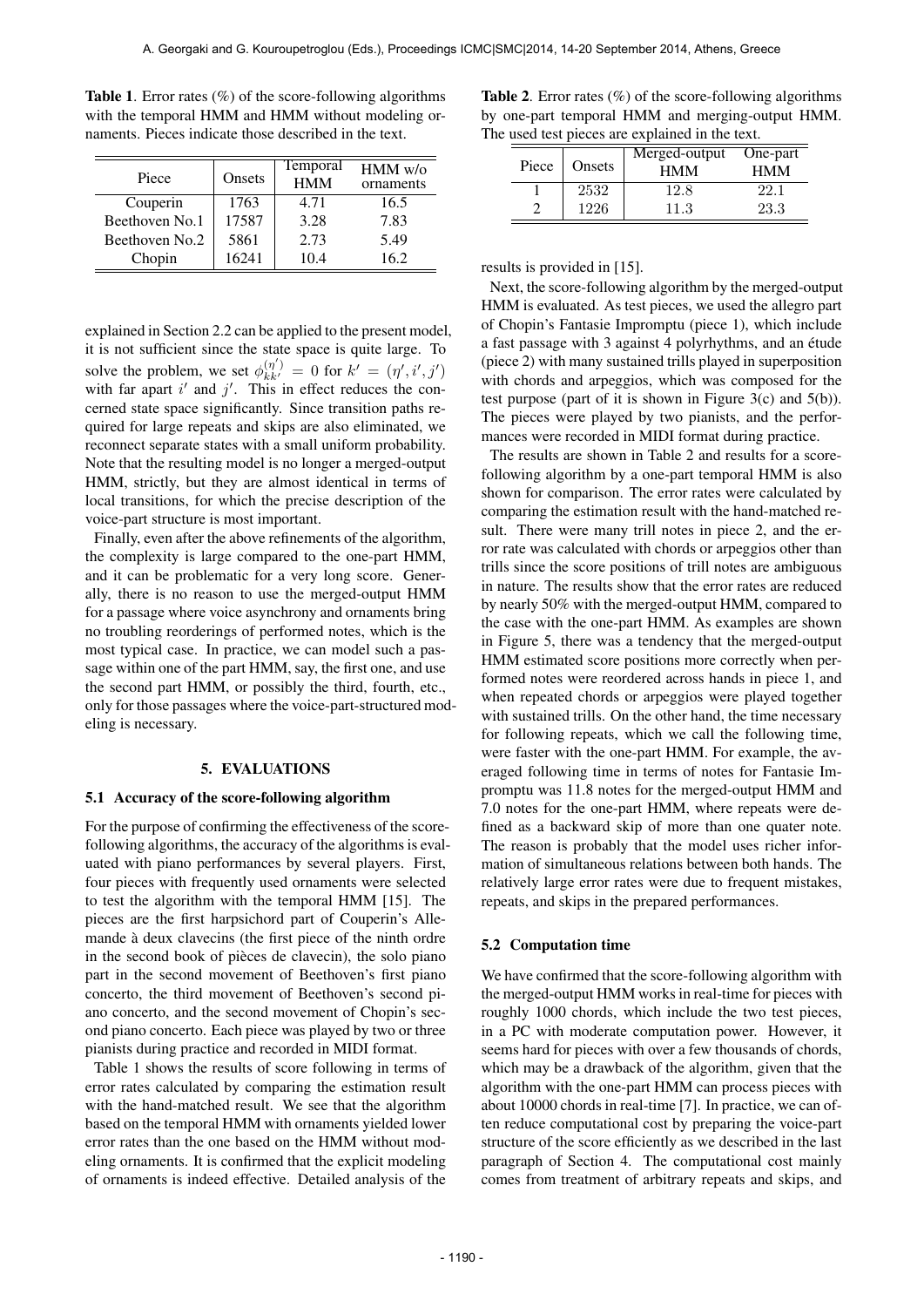

(b) A passage with arpeggios and sustained trills.

Figure 5. Examples of score-following results. In each figure, the performed note onsets are written whose horizontal positions are proportional to actual onset times. Notes that are incorrectly matched by the one-part HMM is indicated in red color, and the matched results (resp. correct matchings) are indicated with red straight (resp. blue dashed) arrows. Score-following results for these examples by the merged-output HMM were all correct.

one can also possibly reduce the cost by treating repeats and skips with a simpler model, and use the merging-output HMM for local and precise score-position estimation.

# 6. CONCLUSIONS

In this paper, we discussed the construction of a scorefollowing algorithm for polyphonic MIDI performance that can handle reorderings of performed notes due to voice asynchrony and widely stretched ornaments in polyphony, particularly focusing on the background model of performance which properly and efficiently capture such deformations in performance. We first reviewed the temporal HMM which is effective for performances with mistakes, ornaments, arbitrary repeats, and skips, and discussed that it is difficult to properly describe those deformations solely with the model. Pointing out the importance of preserving the voice-part structure for capturing voice asynchrony

and ornaments in polyphony, we proposed a voice-partstructured model in which outputs from several part HMMs are merged, each of which being a temporal HMM. Several refinements of the score-following algorithm to improve computational efficiency are also explained. We confirmed the effectiveness of the algorithm by evaluating its accuracy.

The key point of the merged-output HMM is that loose inter-dependency between voice parts can be introduced while the sequential regularity inside a voice part is preserved. Since such fabric of inter-dependencies and sequential regularities is common in polyphonic music, the model can potentially be applied to other kinds of music information processing in the domain of both composition and performance. Discovering and extending applications of the model is an important direction in the future. An analogous model for audio signals is also attractive.

It is certainly interesting to use the score-following tech-